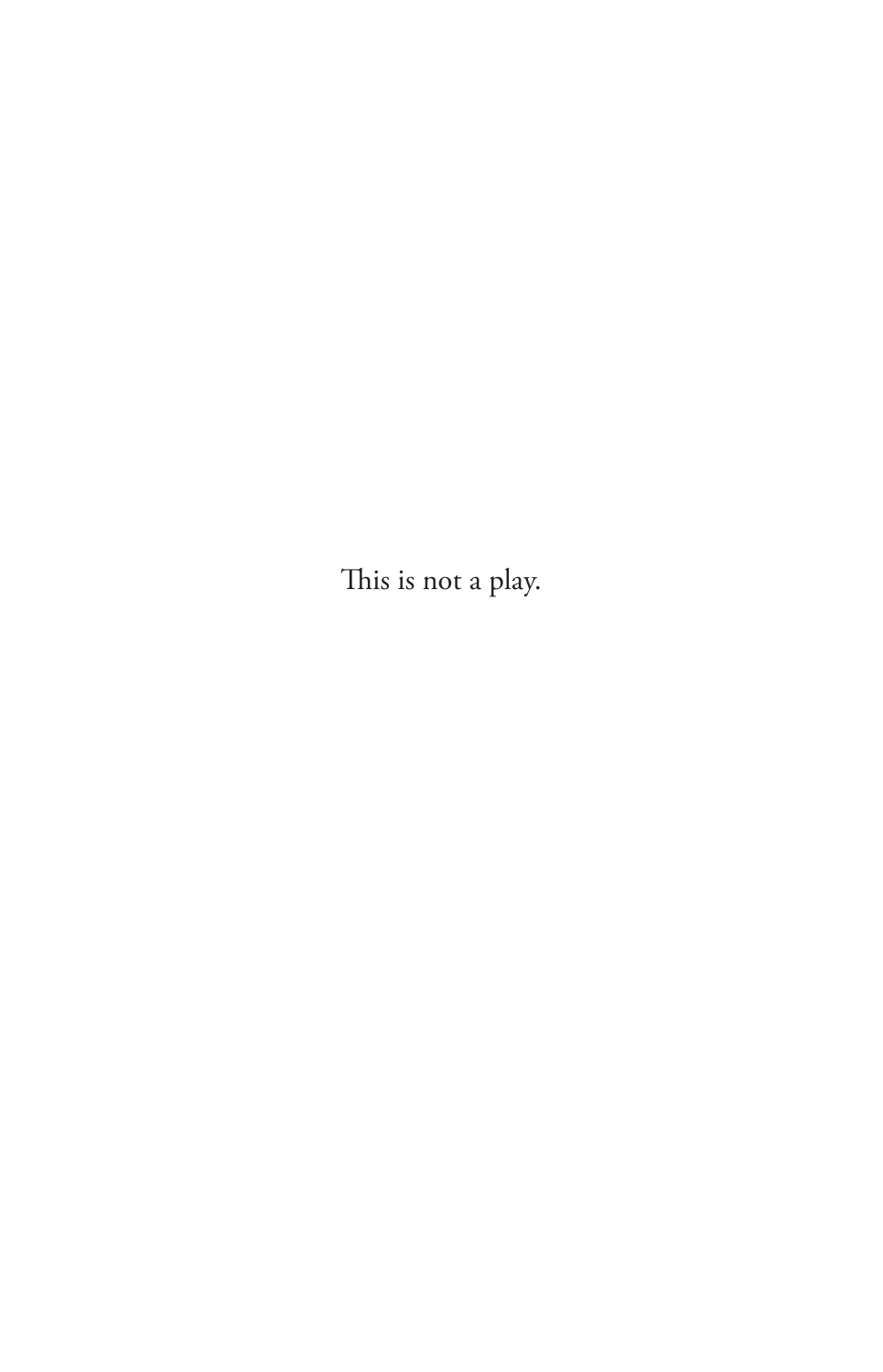I write plays set in bars without windows, lesbian bedrooms, and barrio rooftops.

I write plays about rape and sexual assault and dykes who enjoy fucking.

I write plays about queers that break down and fall out sometimes.

I write plays about state violence and mis-education.

I write plays about prison rebellions and armed revolution.

But this is not one of those plays.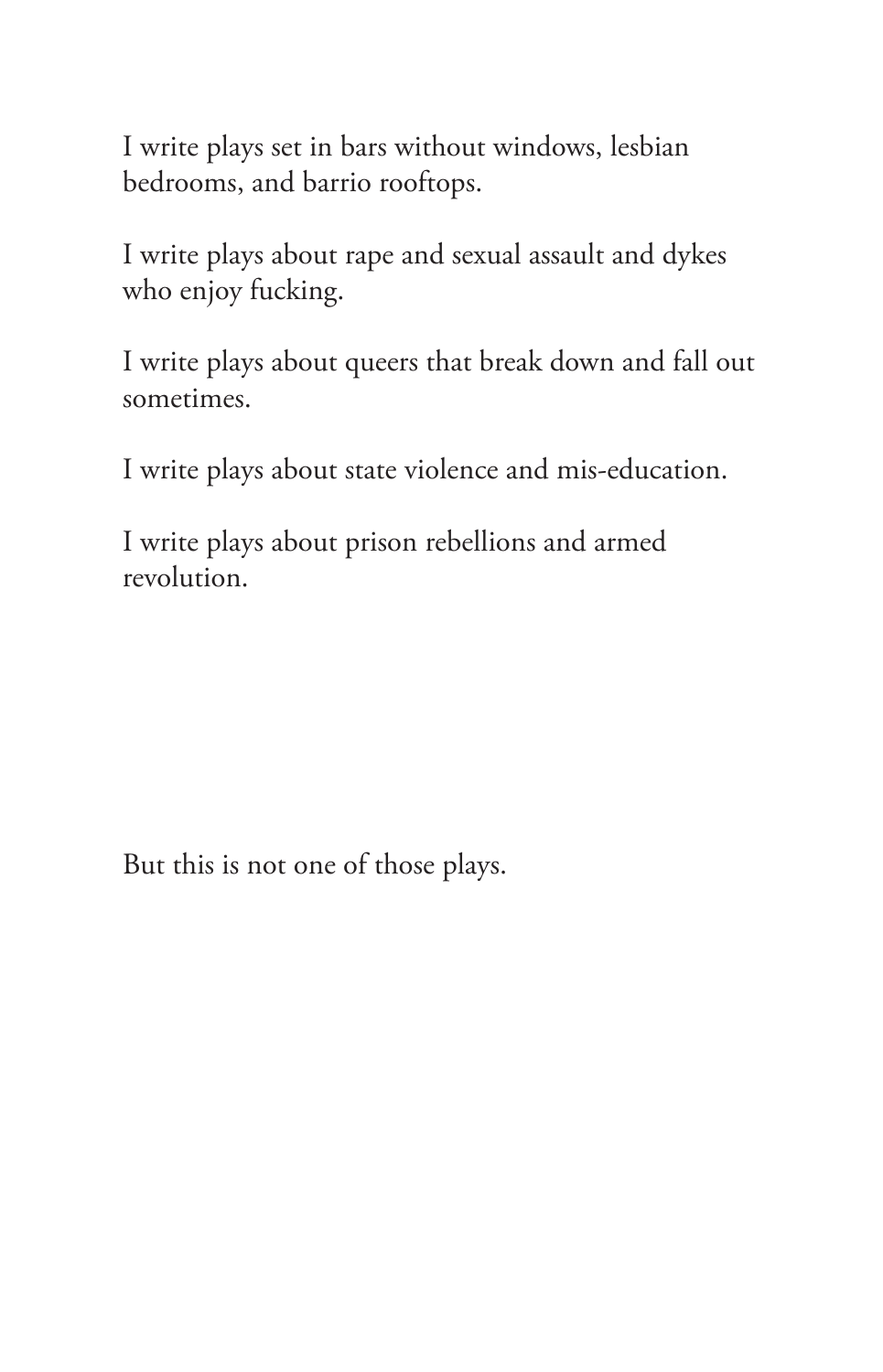This is a Manifesto.

Towards A Politic of Collective Self-Defense Instead of Individualized Self-Care.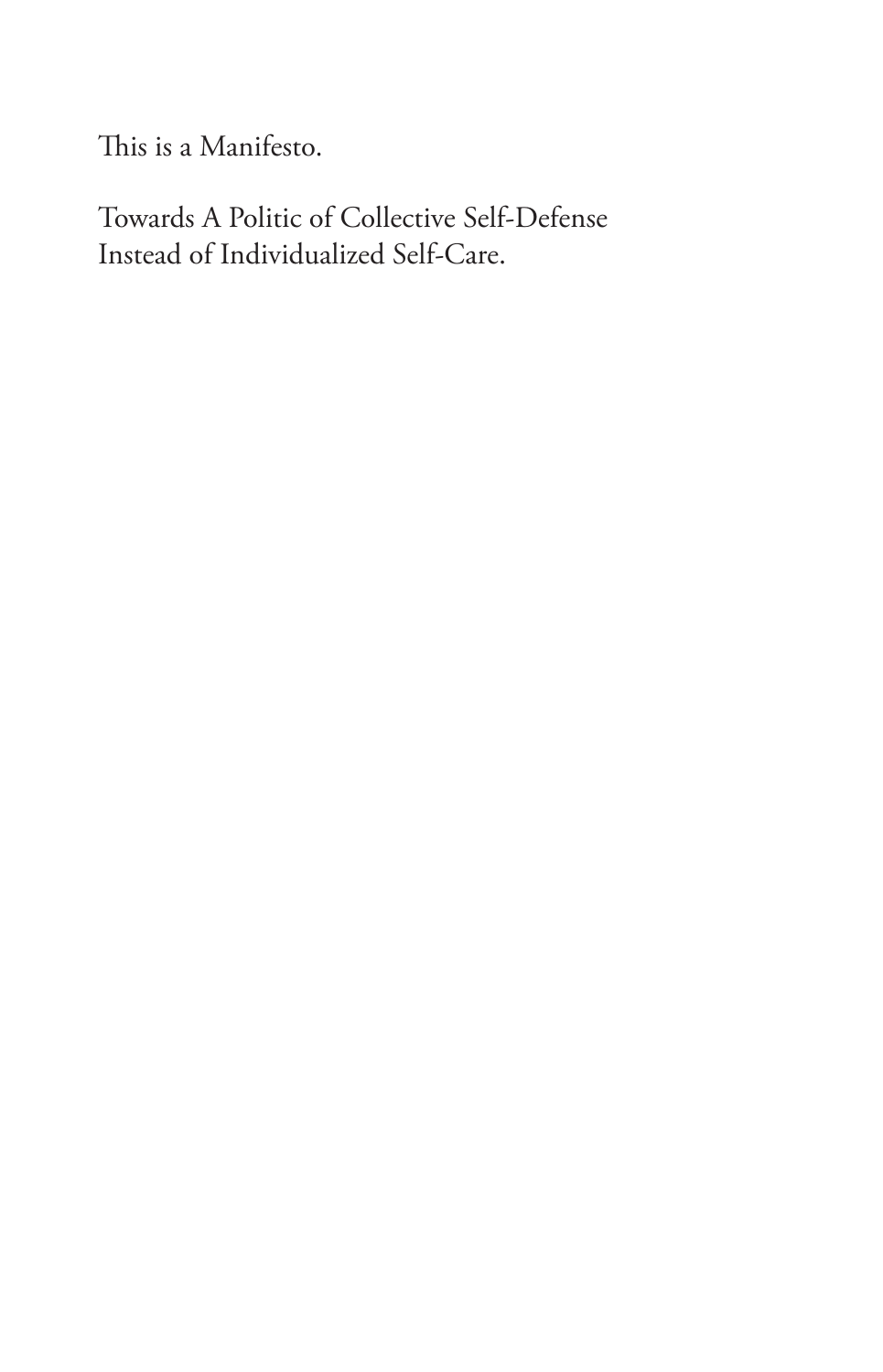**Exercise 1: Reaching**

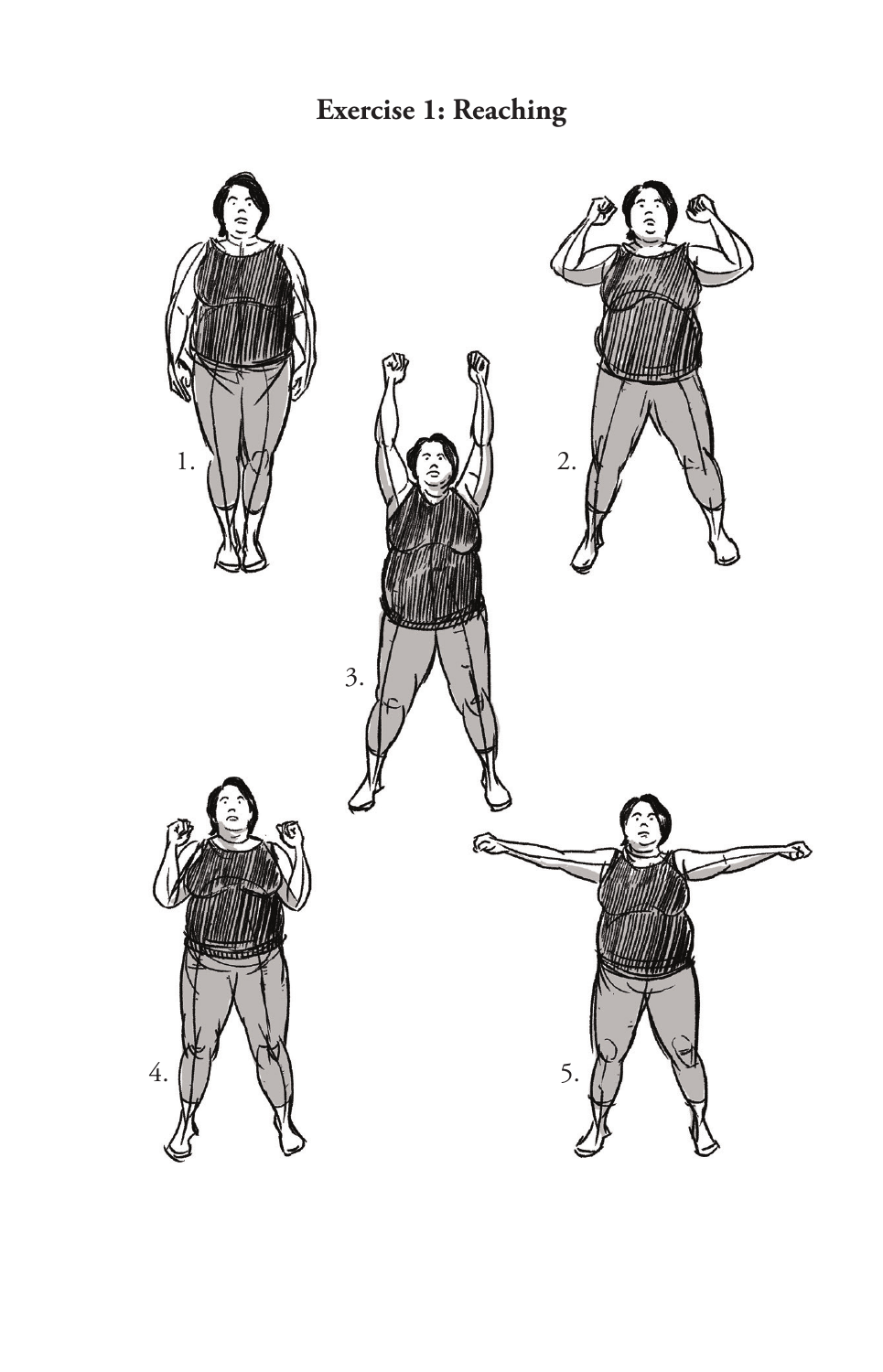I am a working artist that lives in New York City. I first moved to New York with two suitcases, \$300, and nowhere to go. I kept following the work from San Antonio to Austin, back to San Antonio, to Los Angeles, Minneapolis, Chicago, back to LA, now New York. My first spot in the city was a fifth-floor walkup in the East Village. The bathtub was in the kitchen, under the cabinets, next to the sink. My friend Rafa let me sleep on his couch. At first, everything in a new city is an adventure, including getting lost. At first, at least.

I learned quick, you can't get on the train just because the door is open.

It might be taking you in the wrong direction!

New York is one of the most expensive cities in the nation. The average cost of rent is 50% higher than most cities in the United States. I pay \$2,200 to live in a three-bedroom, fourth-floor walk-up in the Bronx.

A can of coffee costs \$6.14. A dozen eggs, \$2.89. In the winter, avocados are \$2.79… EACH.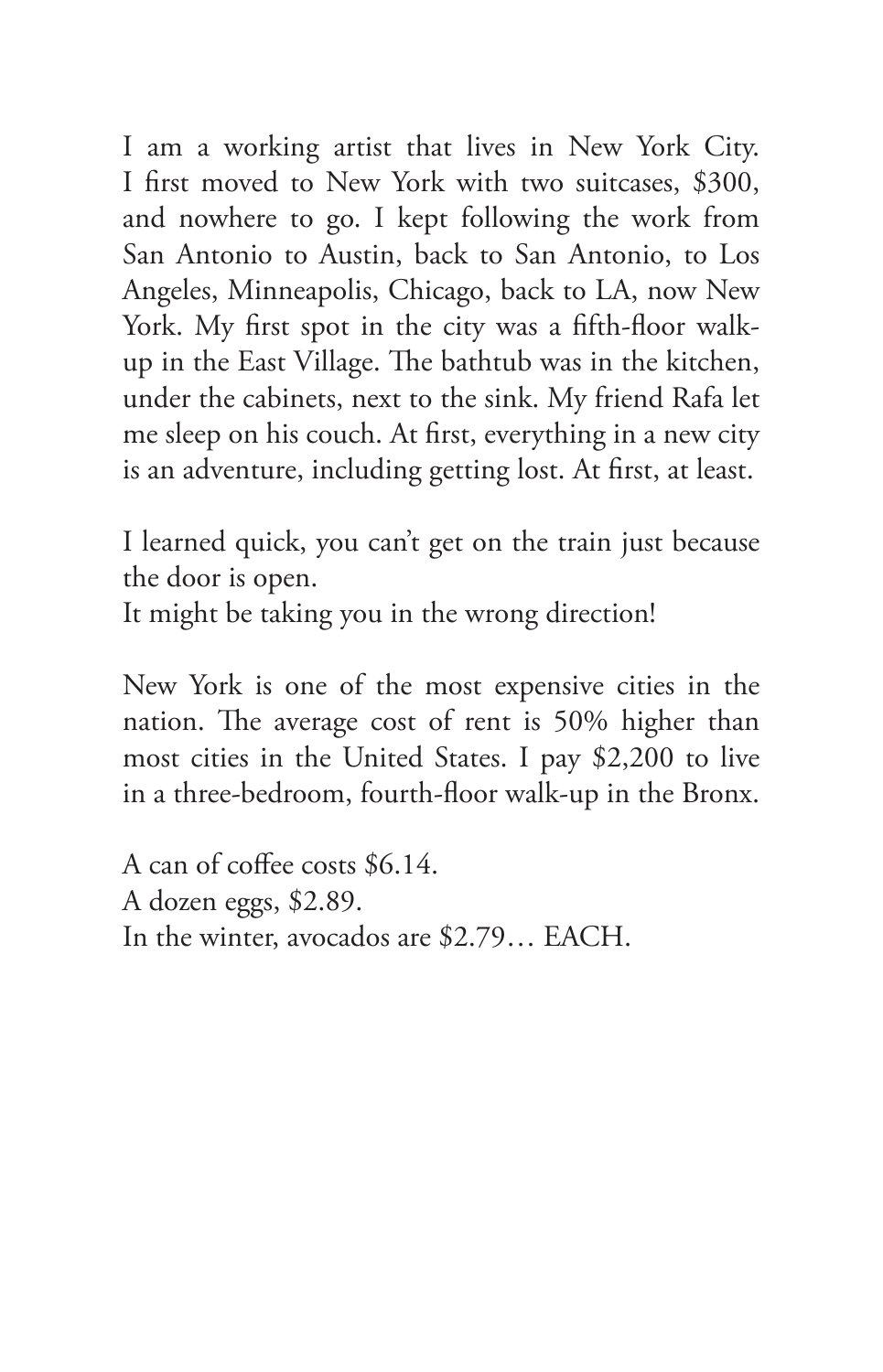Growing up, my mother used to say: Es que mija only rich people are artists.

They are the ones that can afford such leisure. The implication being obvious: YOU are not rich.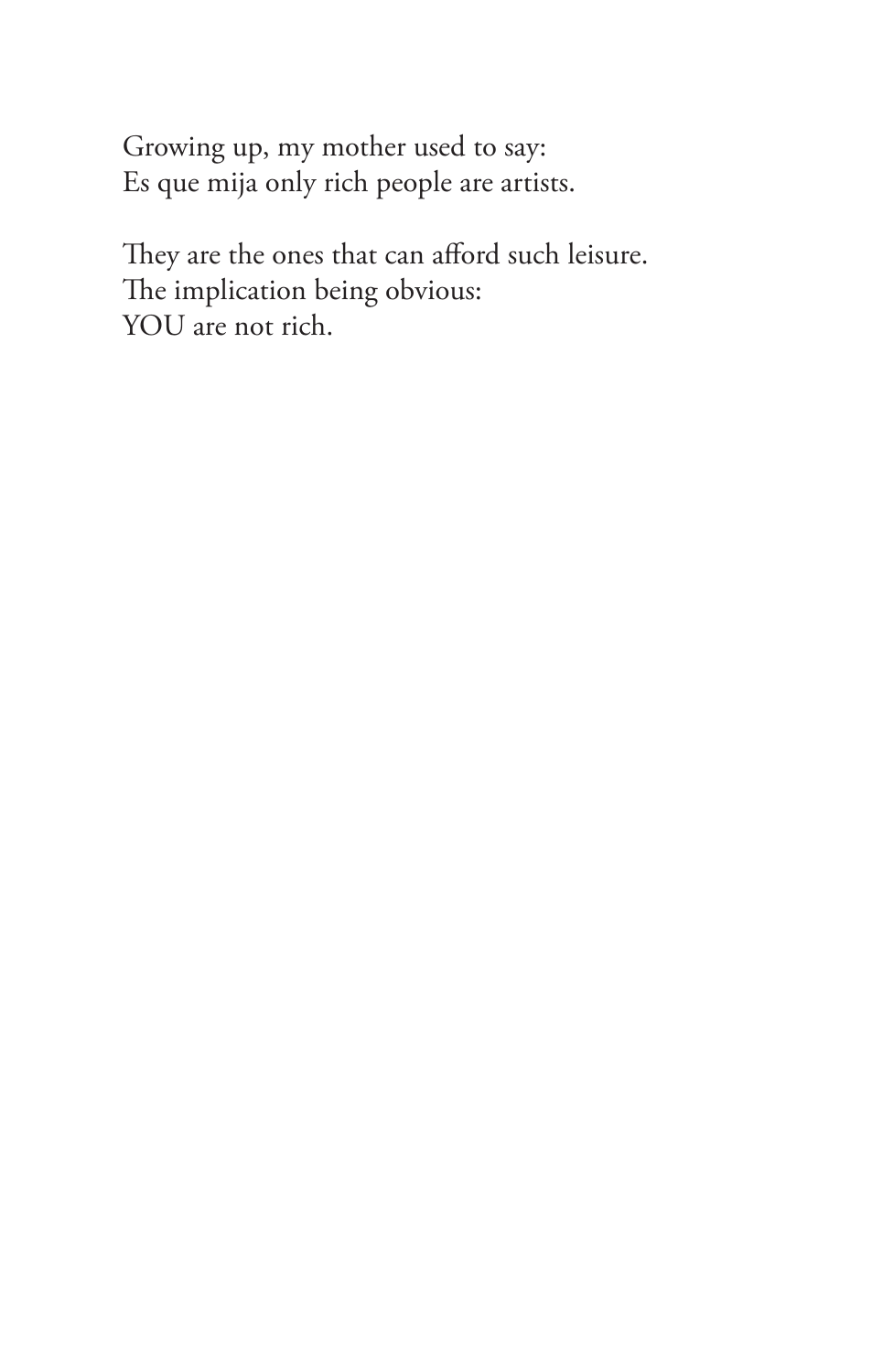And my father repeatedly talks about how he disapproves of my lifestyle choice. "Lifestyle choice" to him does not mean sexuality. He doesn't seem to have a problem with that. In fact, he told me I was queer before I ever expressed my desire publicly for women. (I did mention I like dark bars without windows.) What he disapproves of is me being an artist. He can't even say the word: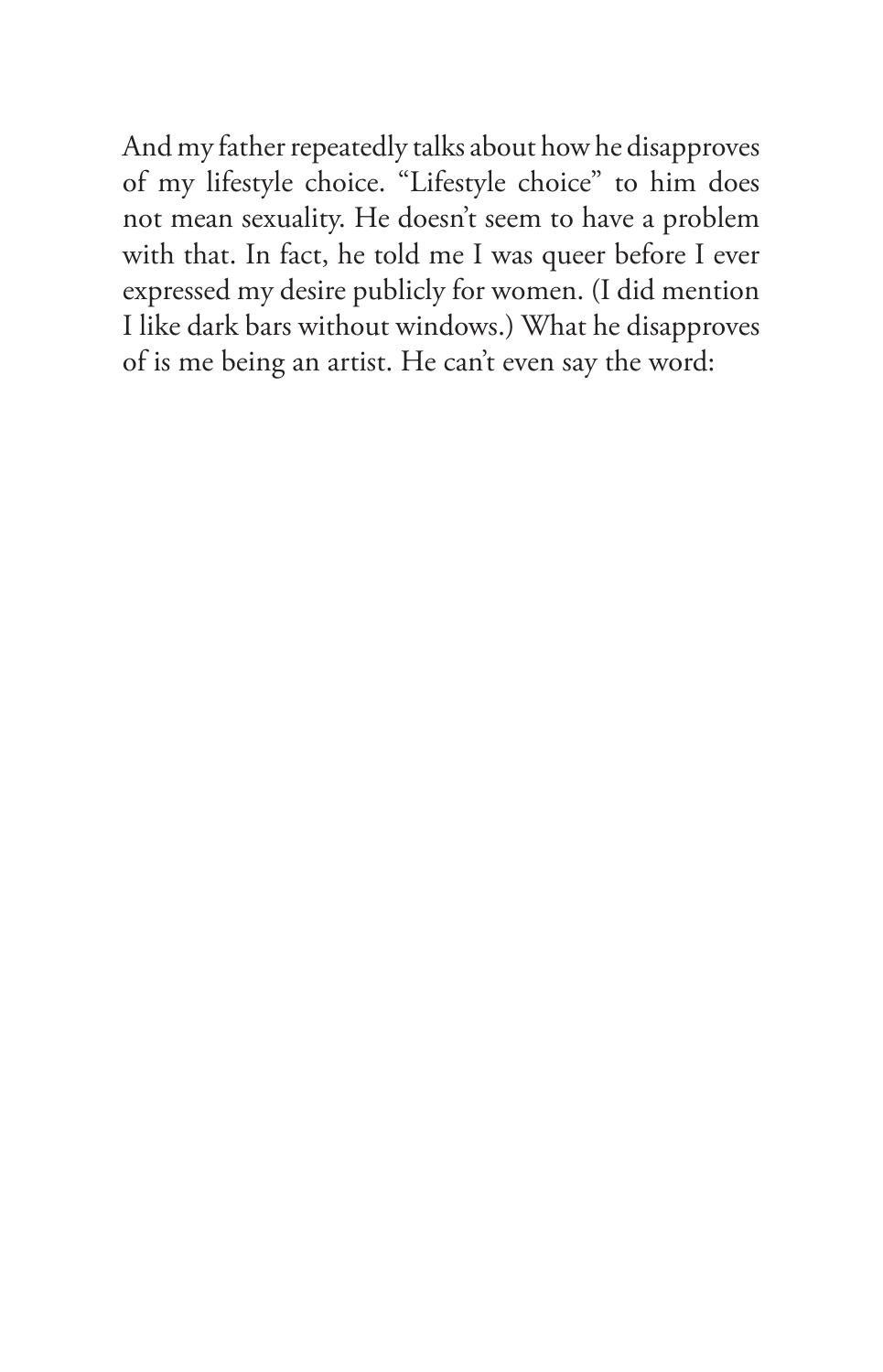Artist.